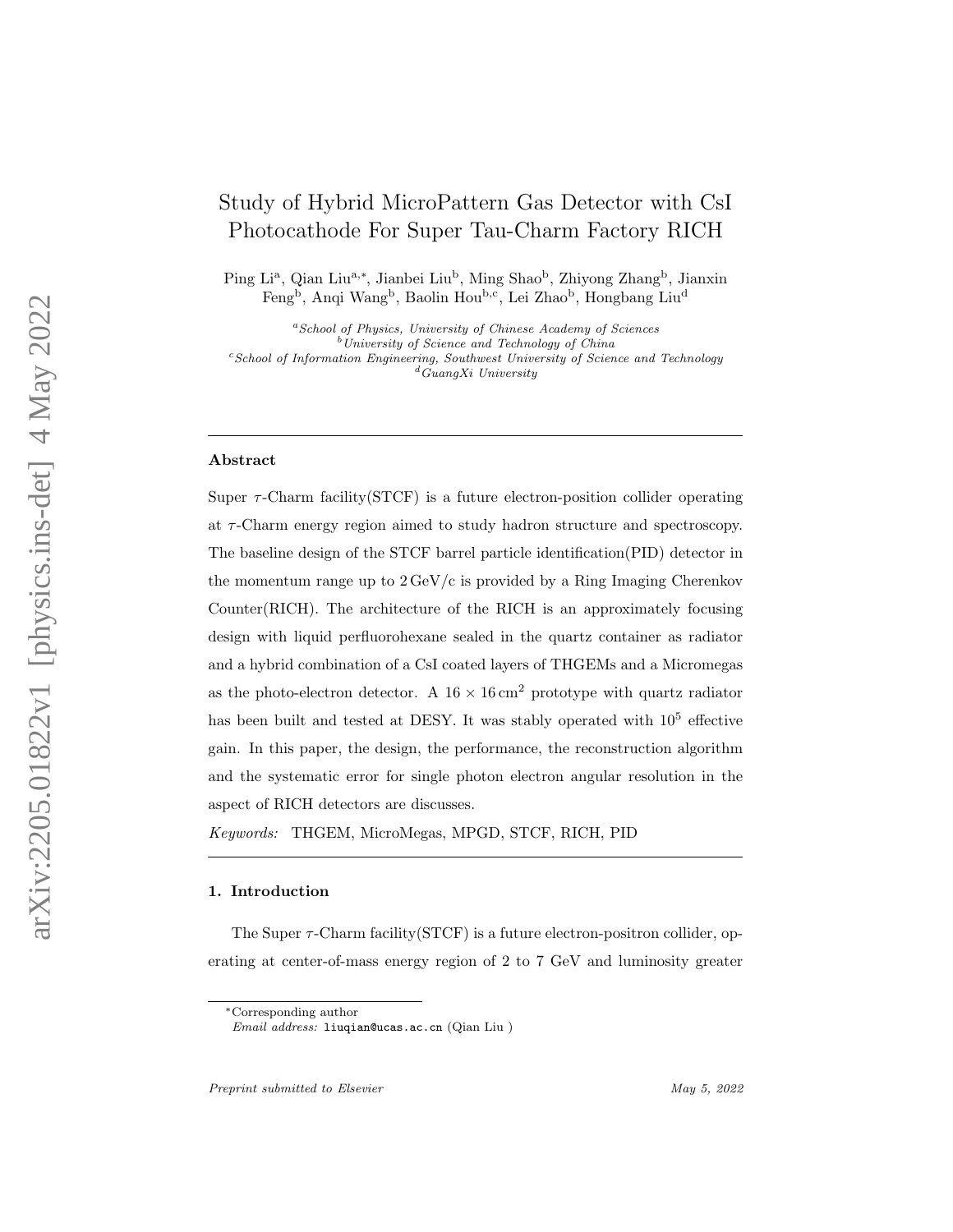than  $0.5 \times 10^{35} \,\mathrm{cm}^{-2} \mathrm{s}^{-1}$ . The physical goals of STCF are to explore asymmetry of matter-antimatter (charged parity violation), the internal structure of hadrons and the nature of non-perturbative strong interactions, exotic particles and physics beyond Standard Model. Physics at the STCF will have demanding requirements on Particle Identification(PID), in particular on hadron PID at momenta up to  $p = 2 \text{ GeV}/c$ .

Ring image Cherenkov(RICH) detector provides excellent PID capability in a wide range of momentum, and the concept has been used widely in high-energy experiments such as CLEOc[\[1\]](#page-14-0), DELPHI[\[2\]](#page-14-1) , ALICE[\[3\]](#page-14-2), and COMPASS[\[4\]](#page-14-3). For STCF barrel PID, it is required that the detector is able to operated at high luminosity environment, the martial budge is less than 20%, and thickness of the detector is less than 20 cm. In order to meet those requirements, the hybrid micro-patter gas detector(MPGD) [\[5\]](#page-14-4) based RICH detector with approximate focusing design is adopted as the baseline design.

The STCF RICH detector consists of a layer of CsI coated thick gas electron multipliers (THGEM)[\[6\]](#page-15-0) and a resistive MicroMegas (MM)[\[7\]](#page-15-1)

on a pad segmented anode. The MPGD detector has been demonstrated to be able to operate under a high counting rate with lower ion back-flow suppression while maintaining a high effective gain[\[5,](#page-14-4) [8\]](#page-15-2). The CsI coated THGEM acts as a reflective photo-cathode. The photoelectrons are pre-amplified by THGEM and transferred to MicroMegas. The total gain of the prototype RICH PID detector needs to reach  $\approx 10^5$  to obtain a sufficient single-photon detection efficiency. The ions generated from multiplication are accelerated by the electric fields and eventually bombard the photo-cathode, which is called as Ion Back-Flow (IBF) and may cause severe aging problem. This hybrid design has been demonstrated to show an excellent IBF suppression [\[9\]](#page-15-3), since the majority of the ions obtained from the multiplication are trapped by the MicroMegas stage and further suppressed by the THGEM layer.

For the momenta interested at the STCF, liquid perfluorohexane  $C_6F_{14}$  with quartz as container is chosen as the Cherenkov radiator. In order to evaluate the performance of the RICH PID detector, a prototype with quartz as radiator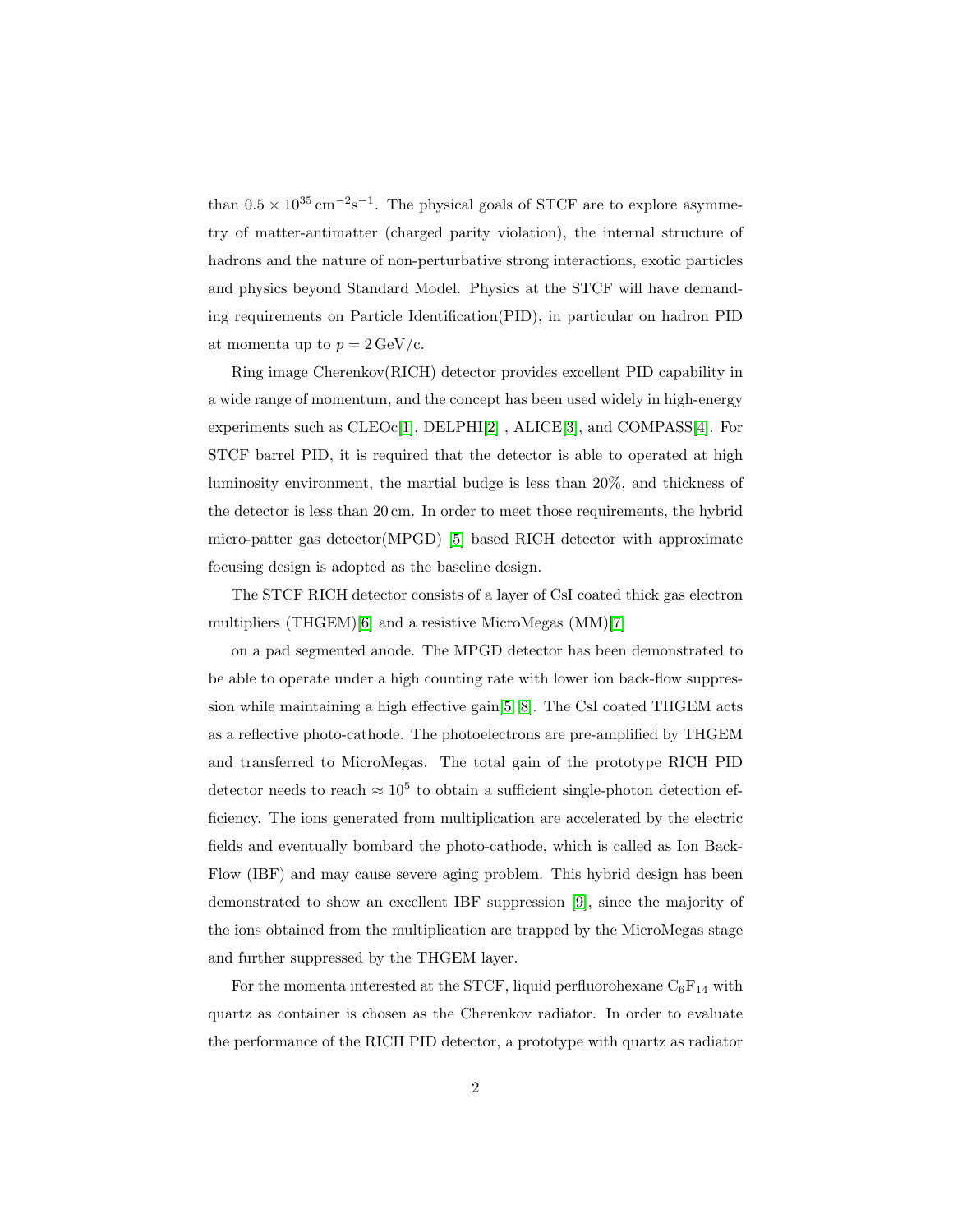is built. This work presents the performance of the hybrid MPGD prototype targeting the RICH PID detector. In section 2, the prototype and performance is described. The beam test setup is shown in section 3. In section 4, the performance of the system is presented, MC simulation is given in section 5. The conclusions are presented in section 6.

## 2. The hybrid MPGD based RICH prototype

To fulfill the PID requirements of the future STCF experiment, a similar RICH prototype has been designed and built except the radiator is pure quartz instead of liquid perfluorohexane.

The active area of the RICH prototype is about  $16 \text{ cm} \times 16 \text{ cm}$ . Fig[.1](#page-3-0) shows the prototype and the internal structure sketch:

- a 10 mm-thick quartz radiator of which both sides are polished and the transparency is about 60% at the wavelength of 180 nm. As demonstrated in the sketch, part of the Cherenkov radiation might be total internal reflected inside the quartz, thus the incident angle needs to be larger than 30◦ so the other part of the Cherenkov radiation can reach the CsI photocathode plane.
- A light propagation region of 88.2 mm is separated by the quartz radiator and the drift mesh. The drift mesh is made of 75  $\mu$ m diameter gold plated tungsten wires and placed 4.8 mm away from the CsI coated THGEM and biased to a suitable voltage to maximize the extraction and collection efficiency of the converted photo-electron[\[10,](#page-15-4) [11\]](#page-15-5).
- A CsI coated THGEM layer for UV photons conversion. THGEM is standard Printed Circuit Boards(PCB), manufactured with mechanical drilling pattern holes. The THGEM selected for this prototype is 0.4 mm thick, 0.4 mm diameter holes with 0.8 mm pitch and  $50 \mu m$  rim[\[12\]](#page-16-0).
- A MicroMegas layer built on a pad segmented anode. The MicroMegas is produced using thermal bonding technology. It's made of stainless steel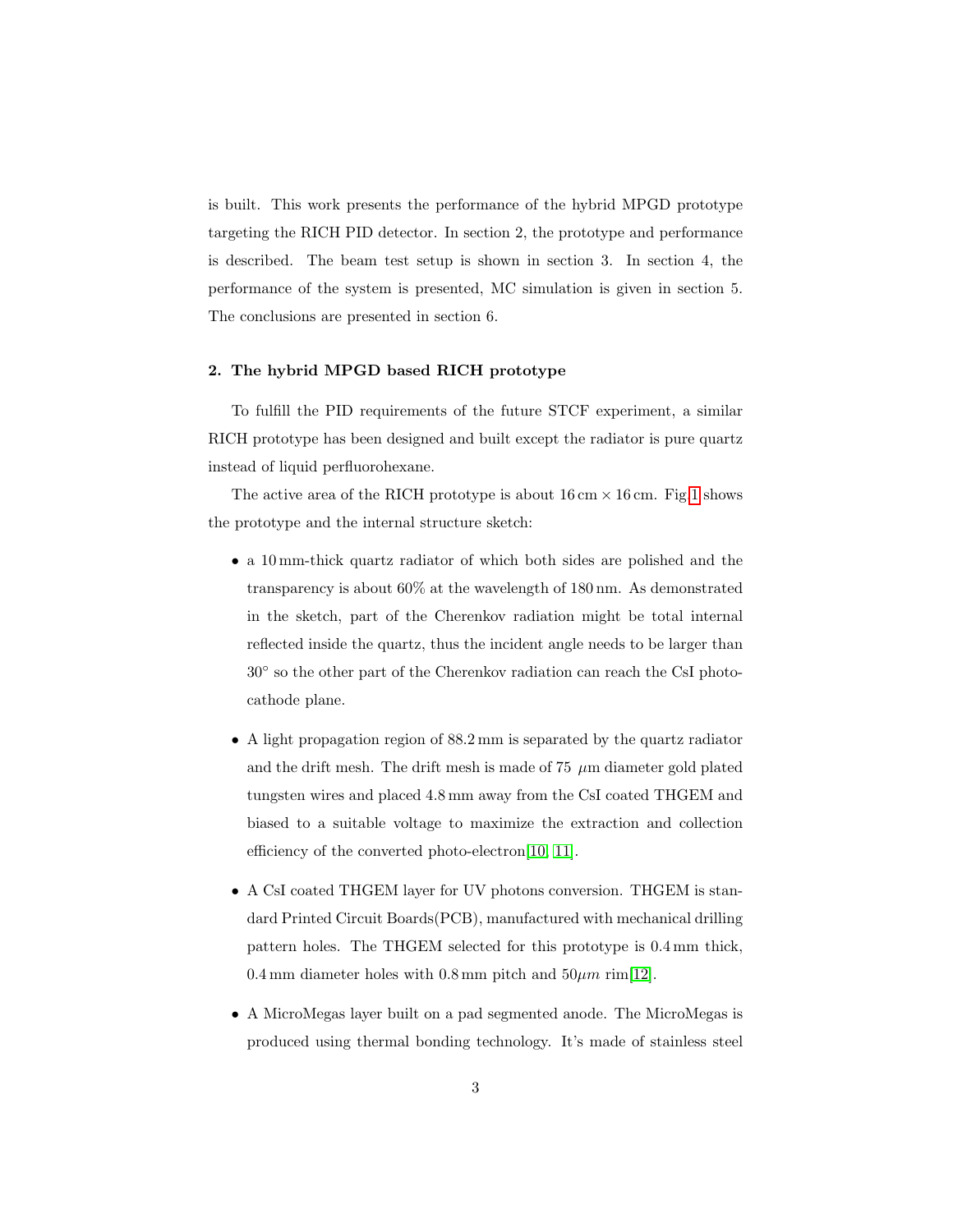

<span id="page-3-0"></span>Figure 1: Overview of the RICH prototype. Left: the assembled RICH prototype. Right: sketch of the prototype.

mesh of 400 lines per inch (LPI) with  $19 \mu m$  wires, stretched over the readout segmented anode. The gap of MicroMegas is  $100 \mu m[13]$  $100 \mu m[13]$ .

• A germanium coated PCB as the readout anode. The anode is segmented in 1024 square  $5 \times 5 \text{ mm}^2$  with 4.8 mm pitch, coated with a 400 nm germanium layer. The sheet resistivity is about  $100 \,\mathrm{M}\Omega/\mathrm{sq}[14]$  $100 \,\mathrm{M}\Omega/\mathrm{sq}[14]$ .

The photo-electron generated by the CsI coated THGEM surface is guided into one of the holes and multiplied to a small factor of  $\approx 10$ , and drifted across the 2 mm gap to the MicroMegas where the main multiplication occurs. In Fig[.2](#page-4-0) shows the typical gain achieved in  $Ar:CO_2=97.3$  with single MicroMegas (in red), and THGEM combined MicroMegas (in blue). For the latter setup, the MM was fixed to  $530\,\mathrm{V}$  which provides about  $10^4$  effective gain, and varied the THGEM voltage  $\Delta V_{\text{THGEM}}$  from 800 V to 1000 V. Up to 10<sup>5</sup> effective gain can be achieved and operated quietly for the hybrid combination, and the ion back flow of this setup is demonstrated to be less than 0.1%[\[7\]](#page-15-1).

# 3. The Experiment Setup

The experiments were carried out at the DESY beam line, which uses a beam energy of up to 6.3 GeV electrons to cross the primary target. The primary targets are  $7 \mu m$  thick carbon fibers, at which Bremsstrahlung photons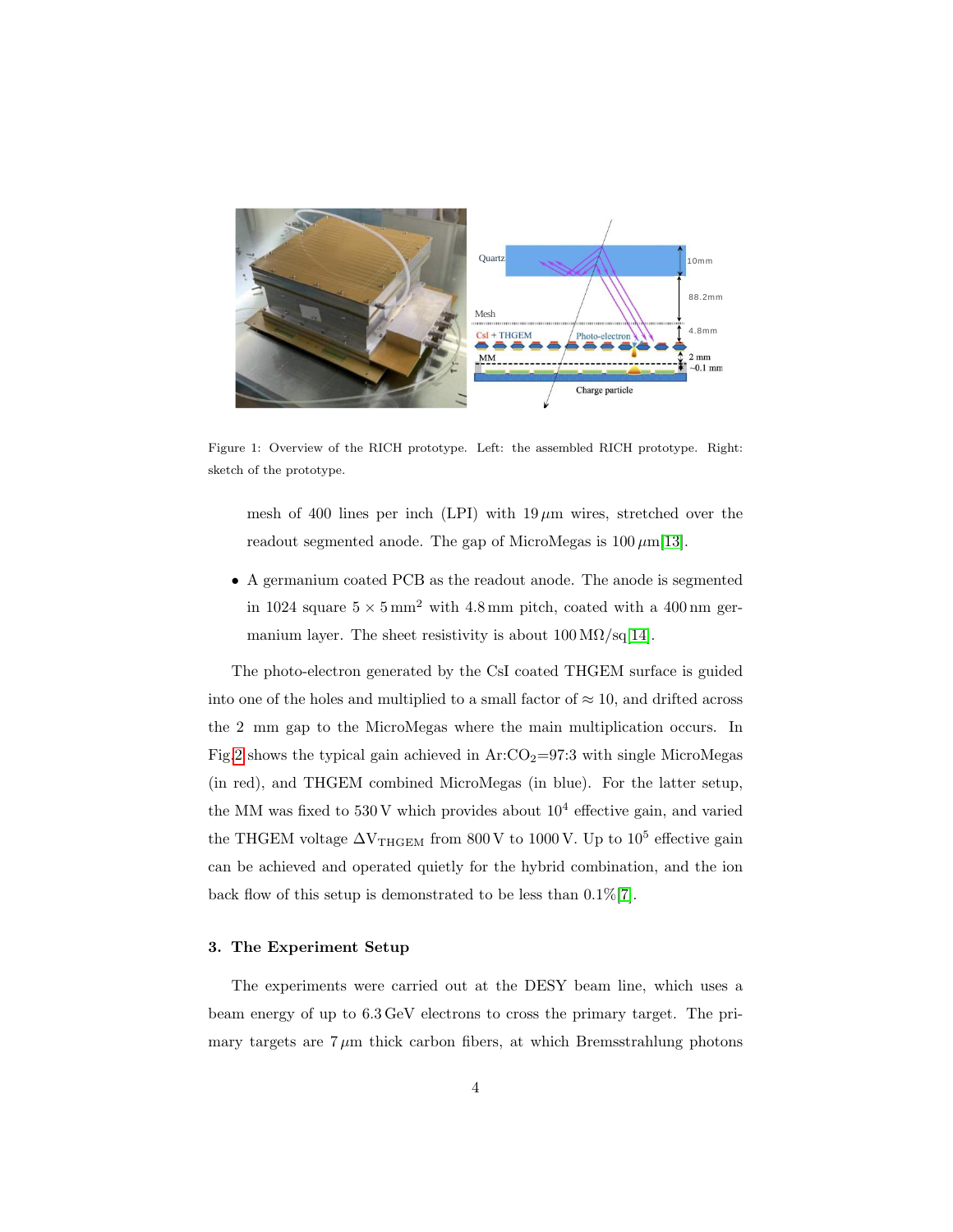

<span id="page-4-0"></span>Figure 2: Effective Gain of MicroMegas and hybrid MicroMegas+THGEM versus high voltage. For hybrid setup, the MicroMegas was fixed to 530 V and varied the THGEM voltage.

are produced. These photons move towards a secondary target, also called conversion target, consisting of metal sheets of a few mm thickness and produce electron/positron pairs. Then the dipole magnet is placed behind to select the particle type and the momentum. During the test, the momentum of electron beam was set to  $5 \,\mathrm{GeV/c}$  and collimated within  $1 \times 1 \,\mathrm{cm^2}$  area.

Fig[.3](#page-5-0) shows the experimental setup. The trigger signal was generated by the two-fold time coincidence of plastic scintillator paddles with photo-multiplier tube readout, which was placed in the beam upstream with a sensitive area of  $1 \times 2$  cm<sup>2</sup>. The trigger rate was about 20 Hz during the running and spread to each system by the Trigger Logic Unit(TLU)[\[15\]](#page-16-3).

The particle tracking system comprised three "back-to-back" MicroMegas detectors. The total sensitive area of each detector was  $15 \times 15 \,\mathrm{cm}^2$ . Only the center area of  $5 \times 5 \text{ cm}^2$  was read out with a  $400 \,\mu\text{m}$  pitch X/Y strips. The trackers were operated with a non flammable gas mixture of  $Ar/CO<sub>2</sub>=97:3$  and the average gain was close to  $10<sup>4</sup>$ . After installation, the onsite laser system was used to measure the global alignment of the tracking detectors. Then the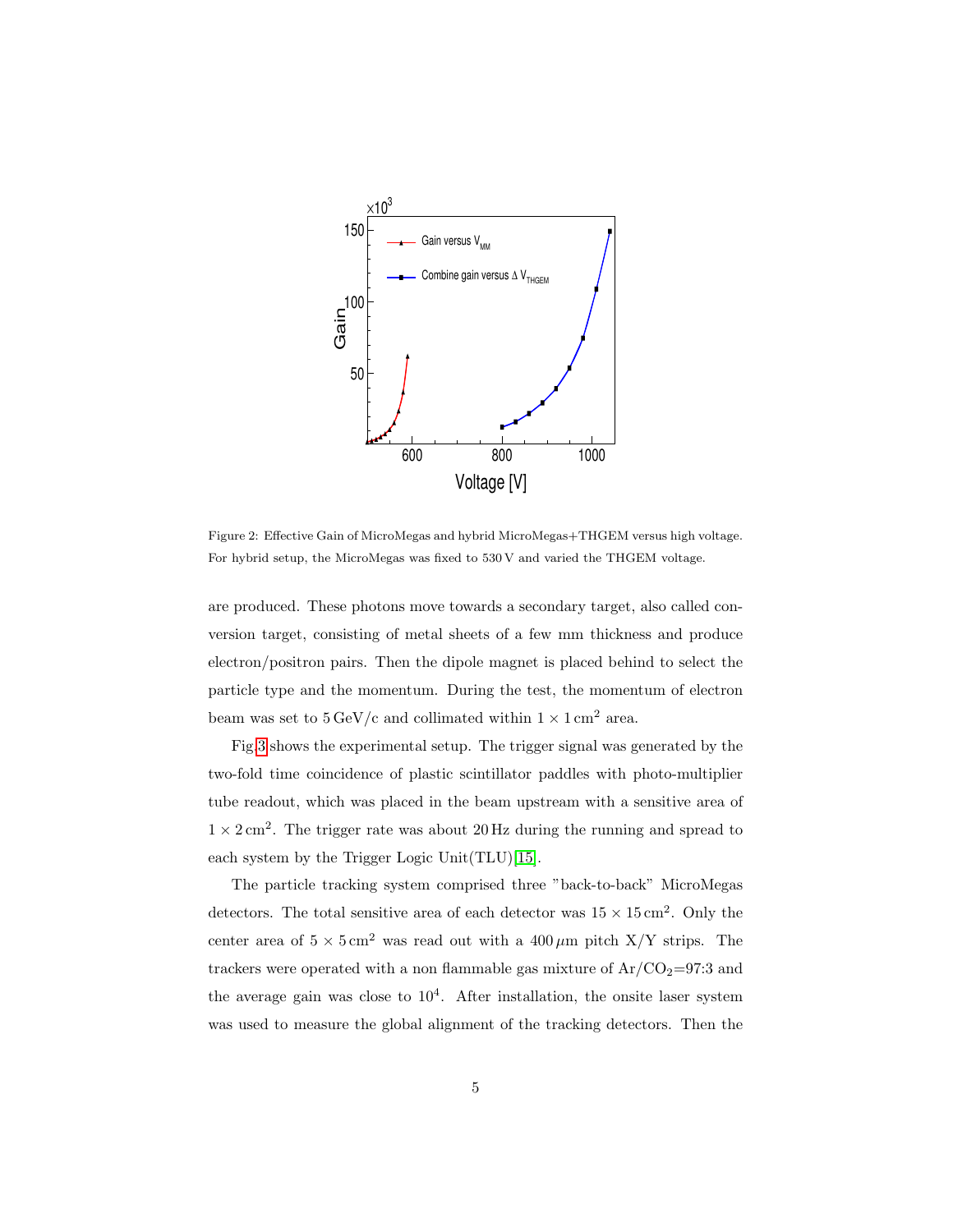

<span id="page-5-0"></span>Figure 3: Schematic view of the beam line. From left to right: the two scintillators used for the trigger, the three MicroMegas composed the tracker system, and the RICH prototype rotated with an incident angle  $\theta.$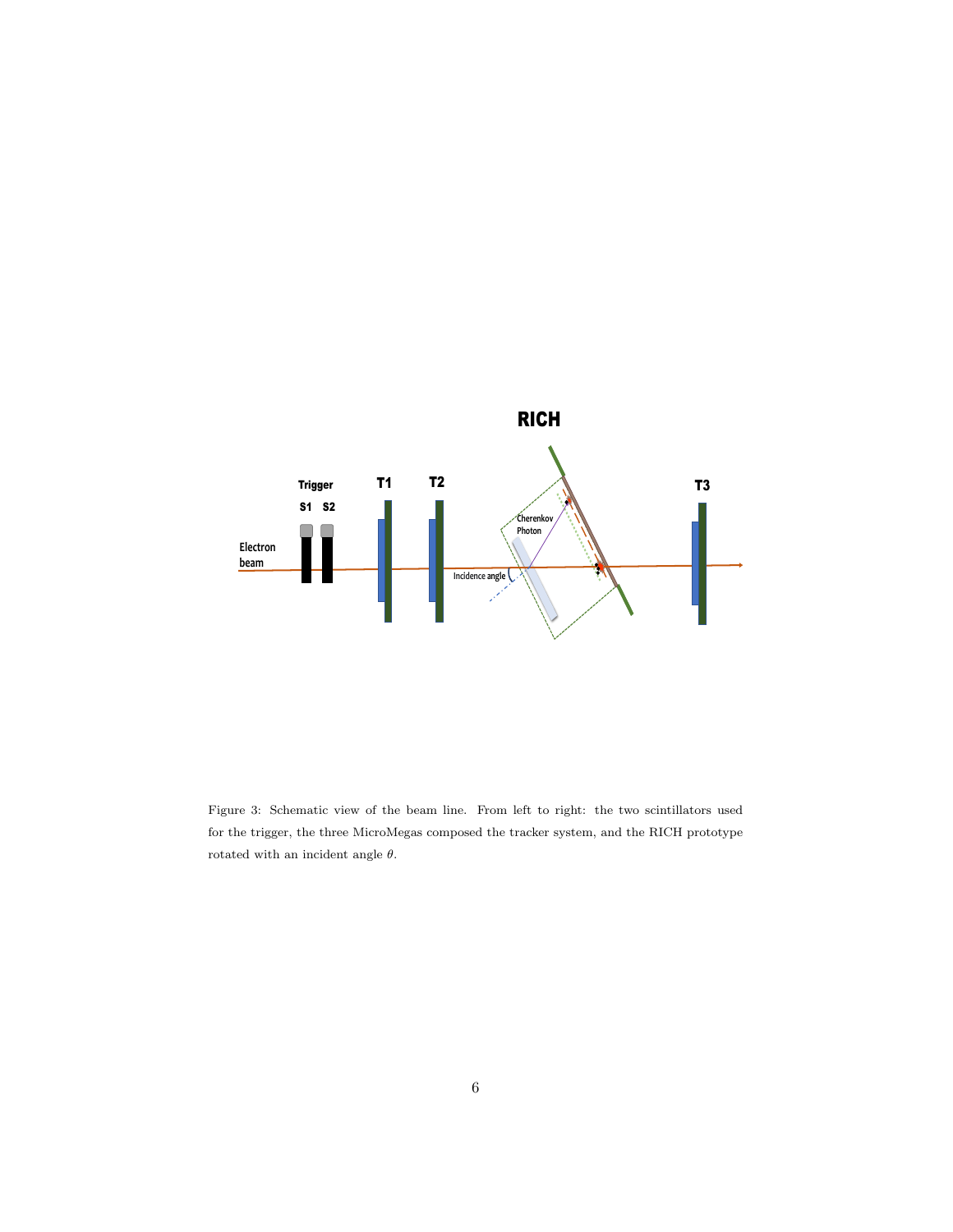inter-module alignment was extracted using fitted tracks.

The RICH prototype chamber was placed along the beam line in between three tracker elements. The prototype was rotatable toward the direction of the electron beam to scan the different incident angle. During the experiments, a scan from 30° to 45° with 5° step were performed. For each scan, the prototype was translated to ensure the ionization signal and Cherenkov photo-electron signal were both recorded. The prototype was flushed with  $Ar/CO<sub>2</sub>=97:3$ . The oxygen and water contamination rates of the flowing gas were monitored by an oxygen analyzer and a dew-point hygrometer.

The RICH signals, as well as those recorded from the tracker system were read out by the AGET based Front-End Electronics(FEE)[\[16\]](#page-16-4) and Data Collection Modules(DCMs)[\[17\]](#page-16-5). The data acquisition was triggered by the scintillators coincidence signal. For each triggered event, the waveform (sampled in 512 bins of  $25 \mu s$  each) of each channel was stored. This occurred only for signals crossing a threshold which was set individually for each channel. The online data acquisition software was used to store the synchronized data of each system on a PC for further analysis.

The AGET chip, originally designed for the GEM based time projection chambers (TPCs) used in nuclear physics experiments[\[18\]](#page-16-6), has wide dynamic range and high-precision time and charge measurements. It integrates a chargesensitive amplifier, a filter shaping circuit, a discriminator, and a switched capacitor array (SCA). The prototype output signal comprised a fast component from the avalanche electron drift and a slow one arising from the motion of the avalanche ions. The latter contributed the most and the signal trailing edge lasted about 100 ns. Therefore the FEE was operated with a 120 fC dynamic range, a  $1 \mu s$  shaping time and a 100 MHz sampling frequency during the test. Figure [4](#page-7-0) shows the output waveform recorded from the incident beam ionization (a) and the Cherenkov photo-electron(b).

The DCMs contained multiple 1 Gbps optical fiber serial link interfaces which allowed to read 1024 channels and was possible to scale up by configuring one DCM as a master while other DCMs in slave mode. Two DCMs were used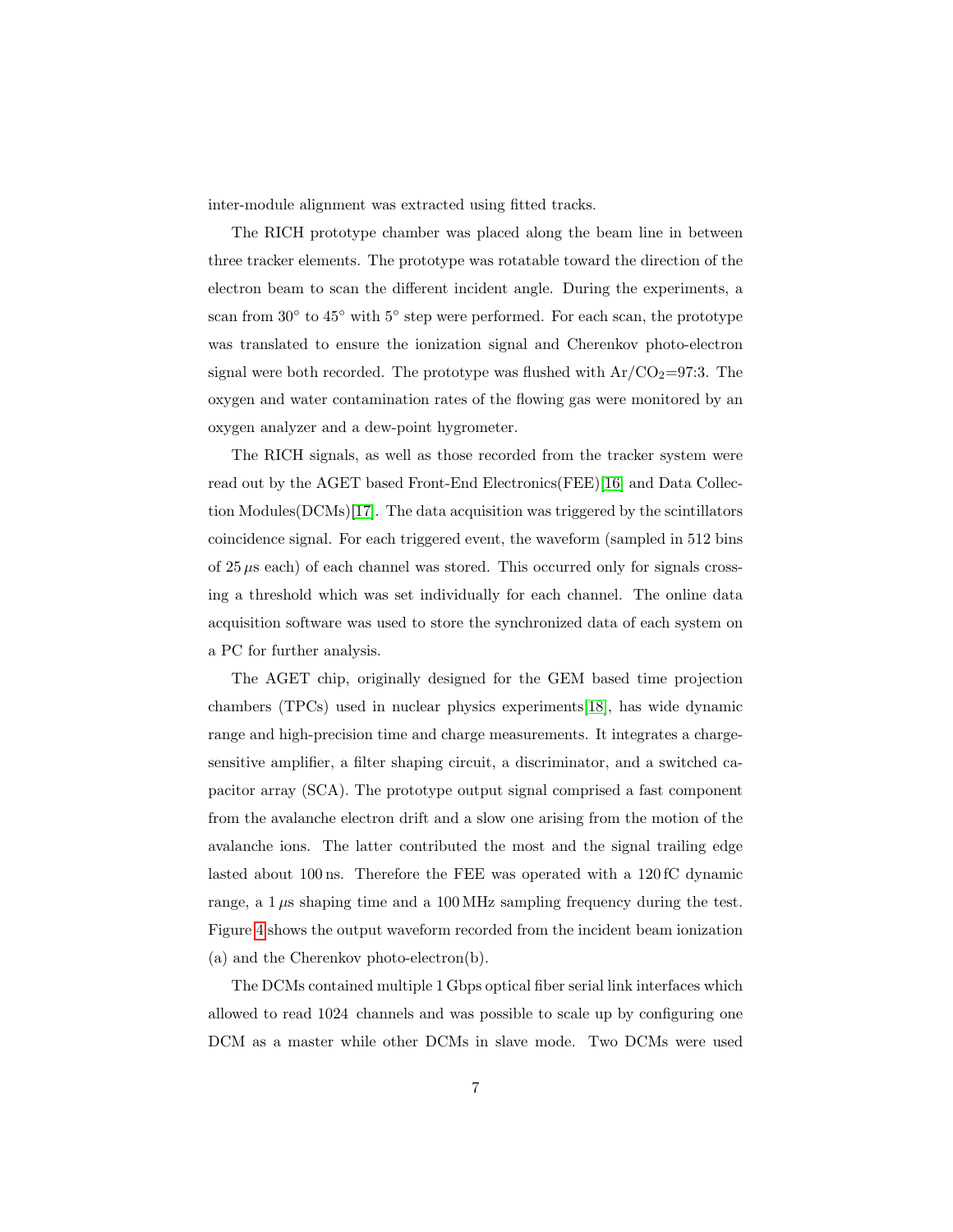

<span id="page-7-0"></span>Figure 4: The recorded waveform from (a) incident electron beam (b) Cherenkov photoelectron.



<span id="page-7-1"></span>Figure 5: RMS of noise charge for (a) tracker and (b) RICH.

during the experiments. One was in master mode for RICH prototype with 1024 channels readout and the other one was in slave mode for tracker system with  $3 \times 256$  channels readout.

Figure [5](#page-7-1) shows that the equivalent input noise charge of one tracker and RICH were typically around 0.4 fC and 0.2 fC in RMS (root mean square) for tracker and RICH, respectively.

The HV was provided by three CAEN NDT1471H power supply modules. The HV was monitored throughout data-taking and recorded every 1 minutes. The trip currents were set to  $2 \mu A$ . The supplied voltage typically varied by  $\pm 2$  V and each channel was calibrated separately. The voltage of tracker MicroMegas were set to 550 V. For RICH prototype, the voltage of the drift mesh, the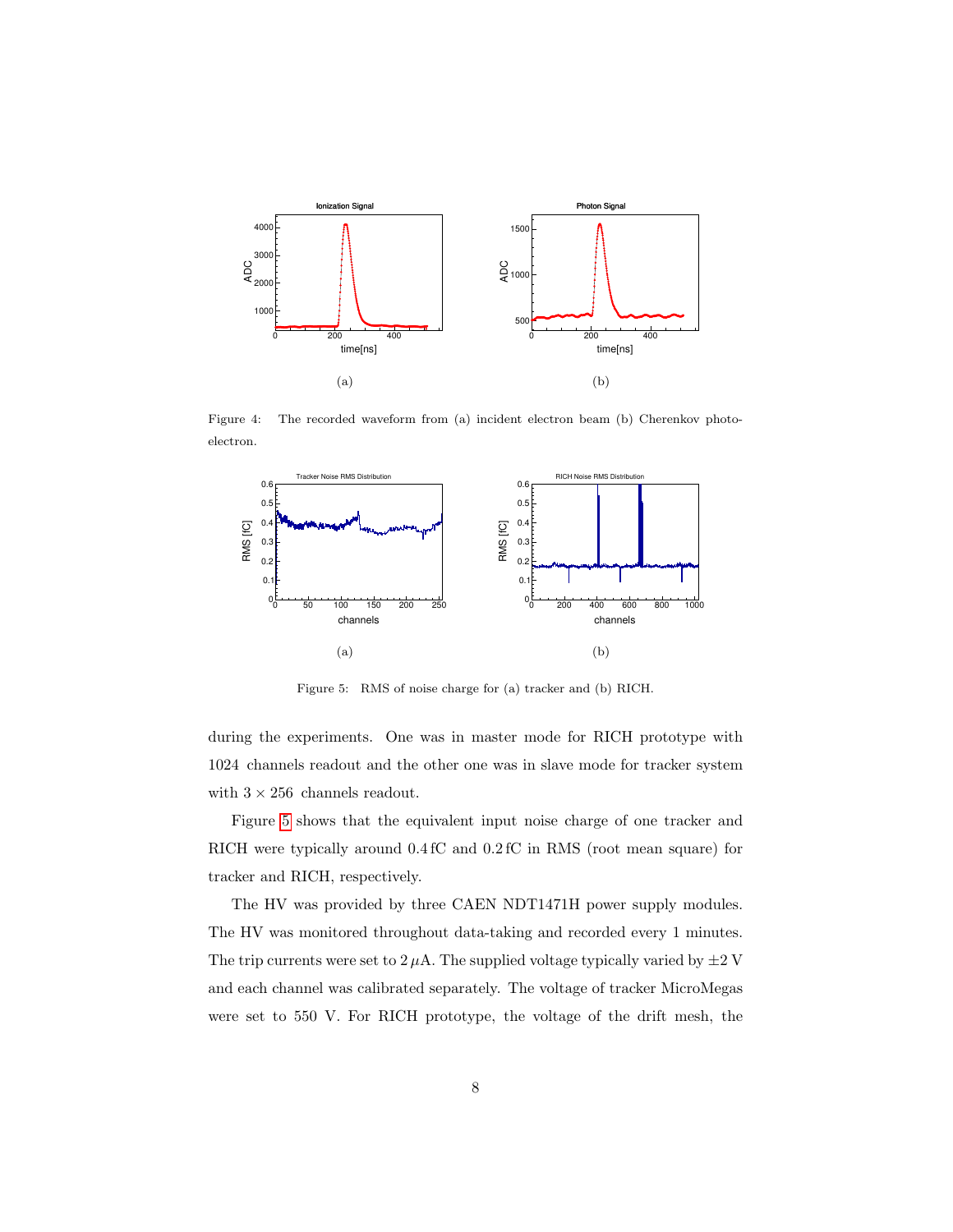

<span id="page-8-0"></span>Figure 6: distribution of the residuals between the hit position and extrapolated position.

THGEM up/bottom layer and MicroMegas were 1990 V, 1995 V, 920 V and 570 V, respectively.

## 4. Reconstruction and Analysis

### 4.1. Track Reconstruction and Extrapolation

The track reconstruction flow undergoes the following stages: (i) finding where hits are grouped into track candidates for each tracker, (ii) estimate the hit position with the charge centroid method, (iii) track fitting of candidates with linear function, and (iv) extrapolating the optimal track to the RICH prototype.

Figure[.6](#page-8-0) shows the distribution of the residuals between the hit position and extrapolated position for trackers and RICH(rotated in 30◦ position). After reconstruction, the spatial resolutions for the first two trackers were about 140  $\mu$ m, while the resolution of the last tracker was about 1.3 mm mainly because the electron beam was scattered by the RICH detector. For RICH, it is treated as the ionization signal that the cluster must be within 2 pixels ( $\approx 9 \text{ mm}$ ) to the extrapolated position and the accumulated charge must be the largest. The resolution  $\sigma_y$  of RICH was improved by a factor of  $\sqrt{3}/2$  due to the rotation.

# 4.2. Cherenkov Angle Reconstruction Algorithm

An analytical Cherenkov reconstruction algorithm was developed. It is an extension from  $\beta - Method[3]$  $\beta - Method[3]$  from ALICE HMPID with the following hypotheses: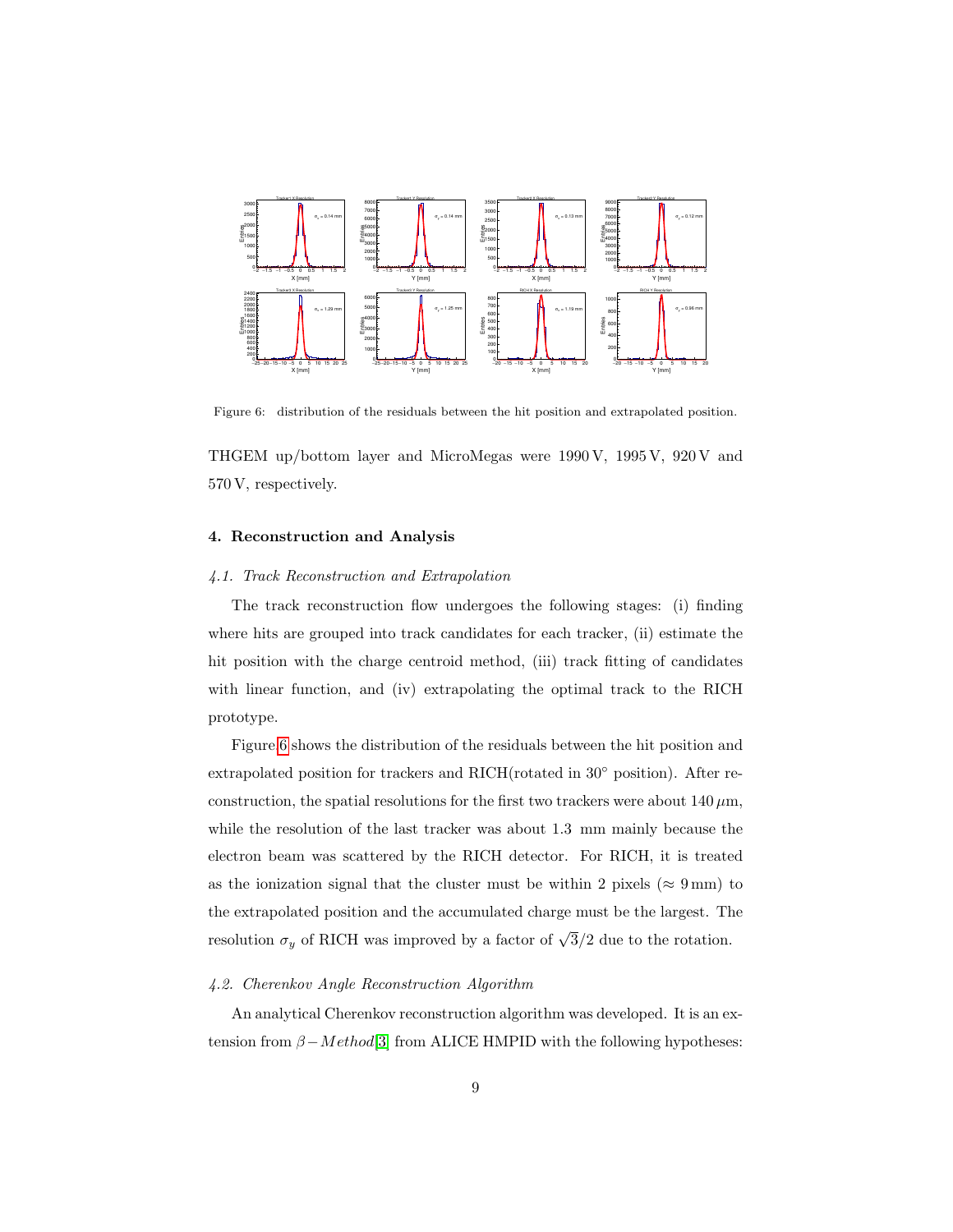

<span id="page-9-0"></span>Figure 7: coordinate system, the coordinate system is set up at the center of the radiator. The blue line is the track of the incident electron and the orange line is the Cherenkov photon produced by the electron.

the refractive index for each optical component is taken at the average energy 181 nm(6.85 eV), the photon emission point is nearly at the centre of the track path inside the Chernekov radiator.

Fig[.7](#page-9-0) illustrates the geometry of the angle reconstruction. Reconstructed Cherenkov angle is obtained by fitting the photon distribution map.

According to cosine theorem and trigonometric functions, we can obtain:

<span id="page-9-1"></span>
$$
a = \frac{-\sqrt{X_{ep}^2 \cos^2 \theta_c \sec^4 \theta_0 (1 + \cos 2\theta_0 - 2\cos 2\phi \sin^2 \theta_0)} + 2X_{ep} \sin \phi \tan \theta_0}{2 \cos^2 \theta_c \sec^2 \theta_0 - 2\sin^2 \phi \tan^2 \theta_0}
$$
(1)

where  $X_{ep}$  is the starting point of Cherenkov radiation,  $\theta_0$  is the angle between electron beam and detector's normal line,  $\theta_c$  is Cherenkov angle which is equal to arccos( $1/n\beta$ ), *n* is refractive-index of quartz and  $\beta$  is the velocity of electron in quartz.  $\phi$  is the polar angle in our coordinate system.

Considering refraction process:

$$
R = a + |T_g| \tan(\arcsin(\frac{n_1}{n_2}\frac{a}{\sqrt{a^2 + X_{ep}^2}}))
$$
\n(2)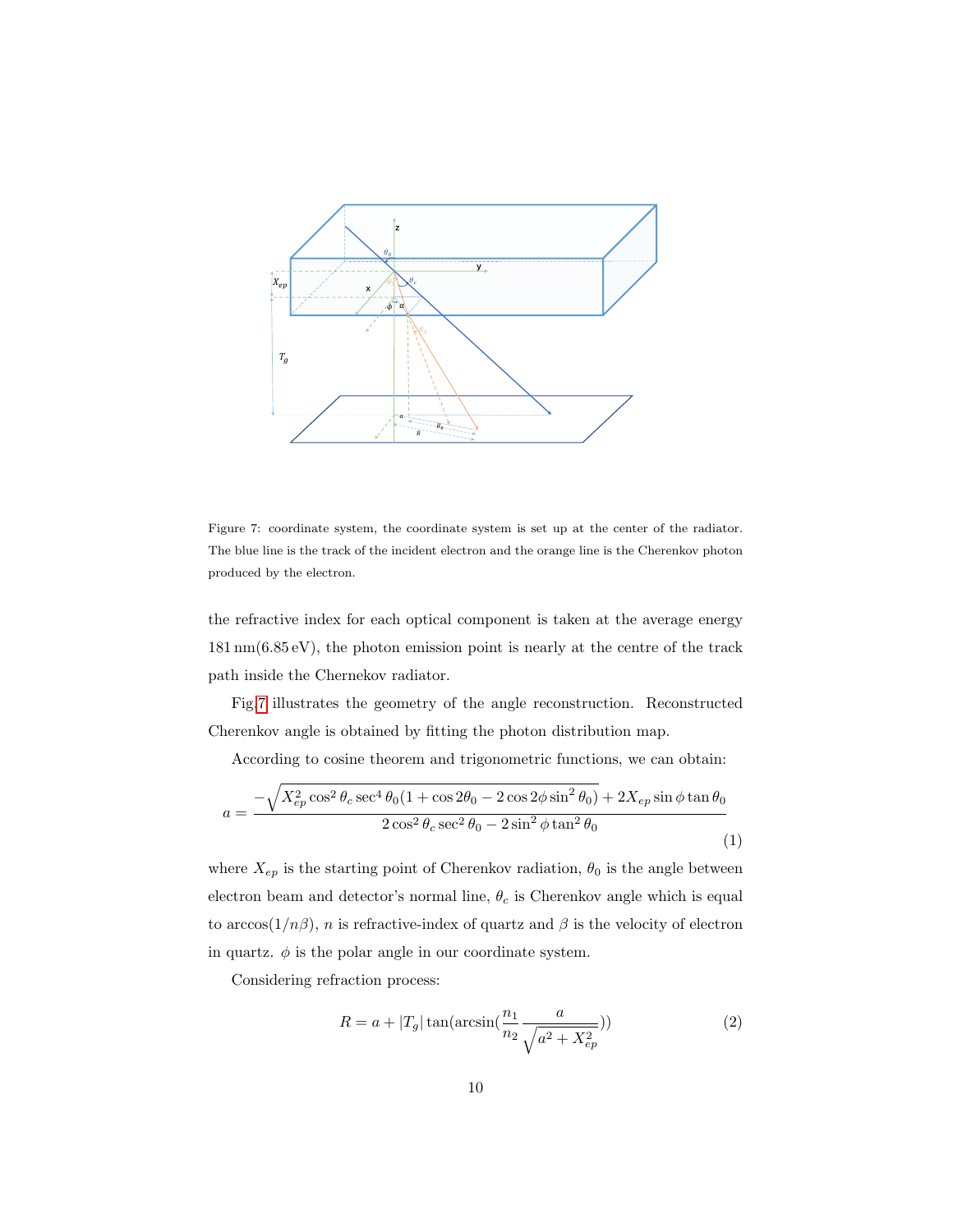

<span id="page-10-0"></span>Figure 8: Superimposed events including the beam region and single events.

R denotes the length of the polar axis of the photon after refraction in the plane where the anode plate is located by establishing a polar coordinate system.  $T_g$ is the thickness of the gas.

#### 4.3. Analysis results

Typical images of superimposed events and of single events are shown in Fig[.8.](#page-10-0)

The angular resolution of single photon electron (SPE) is affected by the following systematic errors:

(1) The *chromatic error*  $\sigma_n$ , related to the chromatic dispersion of the radiator refractive index n over the detectable energy range of the Cherenkov photon. The photon energy range is about  $160 \sim 210 \,\text{nm}$  which is determined by the convolution of the CsI photo-cathode quantum efficiency with the transmission of the media traversed by the Cherenkov photons inside the detector, and the refractive index of quartz varies  $\approx 7\%$  in this region.

(2) The geometric error  $\sigma_{geo}$ , related to the position of the photon emission point uncertainty. This error is proportional to the track path inside the radiator  $rac{L/\cos\theta}{\sqrt{12}}$ .

(3) The *localization error*  $\sigma_{local}$ , related to the spatial resolution of the RICH detector. It is determined by the detector characteristics such as pad size. Note that for Cherenkov photon detection, a large fraction of pad clusters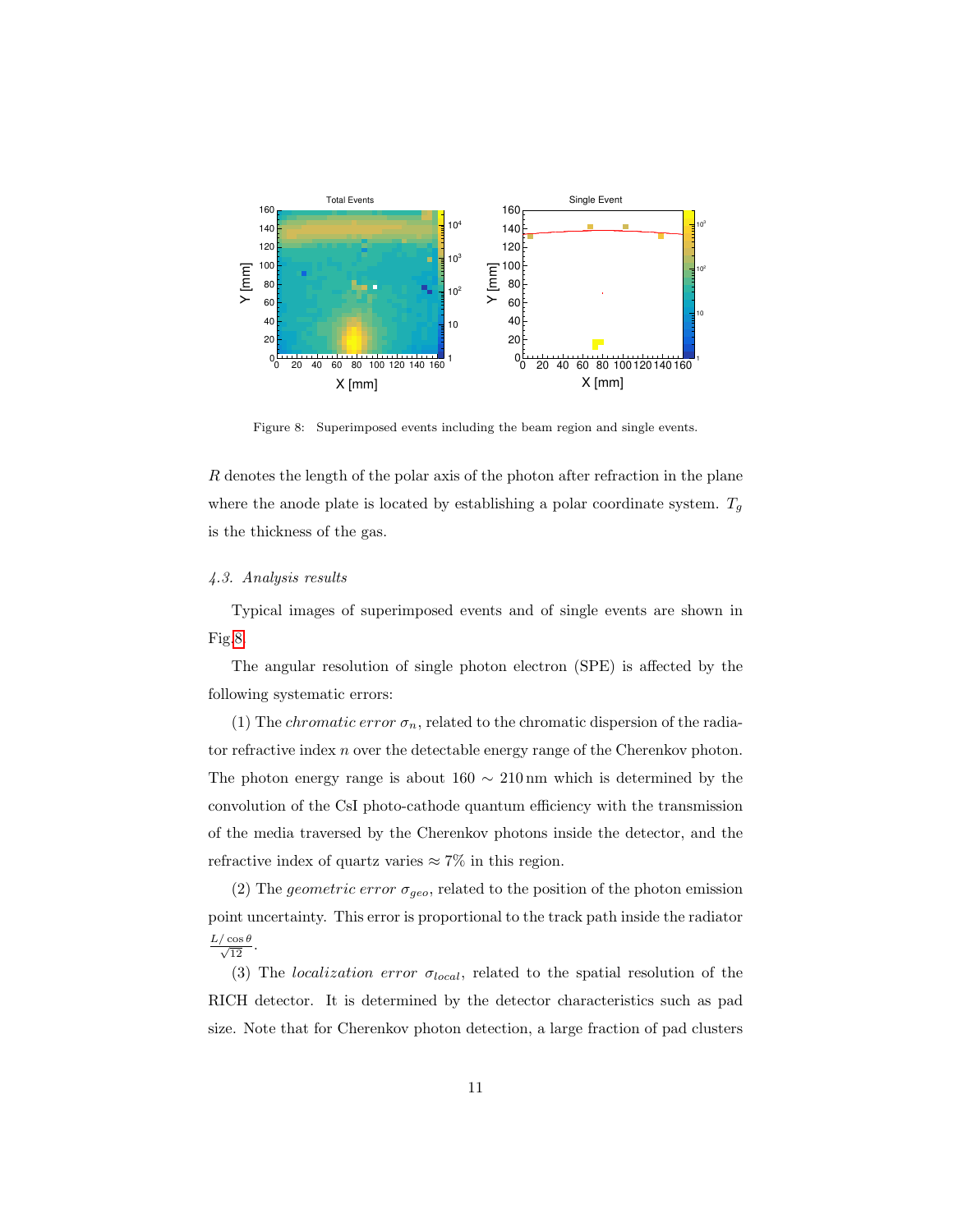

<span id="page-11-0"></span>Figure 9: Contributions to the Chernekov angle resolution from each systematic error components for  $\theta_0 = 30^\circ$ .

is only one pad hit, thus the centroid evaluation is not applicable. This error is estimated by  $L_{pad}/$ √ 12.

(4) The multiple scattering error  $\sigma_{ms}$ , related to the multiple scattering of electron beam in the radiator and its container. This error is estimated by taking the  $\sigma_{ms} \sim \delta \theta_{ms}$  where  $\delta \theta_{ms} \propto (1/p) \sqrt{L/X_0}$ .

(5) The track incident angle error  $\sigma_{\theta_0}$ , related to the particle incident angle  $\theta_0$  and to the precision of the tracking detectors.

Figure [9](#page-11-0) shows the distribution of the calculated contributions to the total angular resolution as a function of the azimuthal angle  $\phi$  for the incident angle  $\theta_0 = 30^\circ$ . The systematic error is dominated by the chromatic error which is intrinsic and contributes about 14 mrad when azimuth angle is 90◦ . The total calculated error is about 20 mrad.

The analytical reconstruction studies for S.P.E has been carried out with the test-beam data in single particle events. In Fig[.10\(a\)](#page-12-0) the angular resolution for S.P.E is about 24.07 mrad at  $\theta_0 = 30^\circ$ . Monte-carlo simulation based on Geant4 [\[19\]](#page-17-0) has been developed aiming at a better understanding of the experimental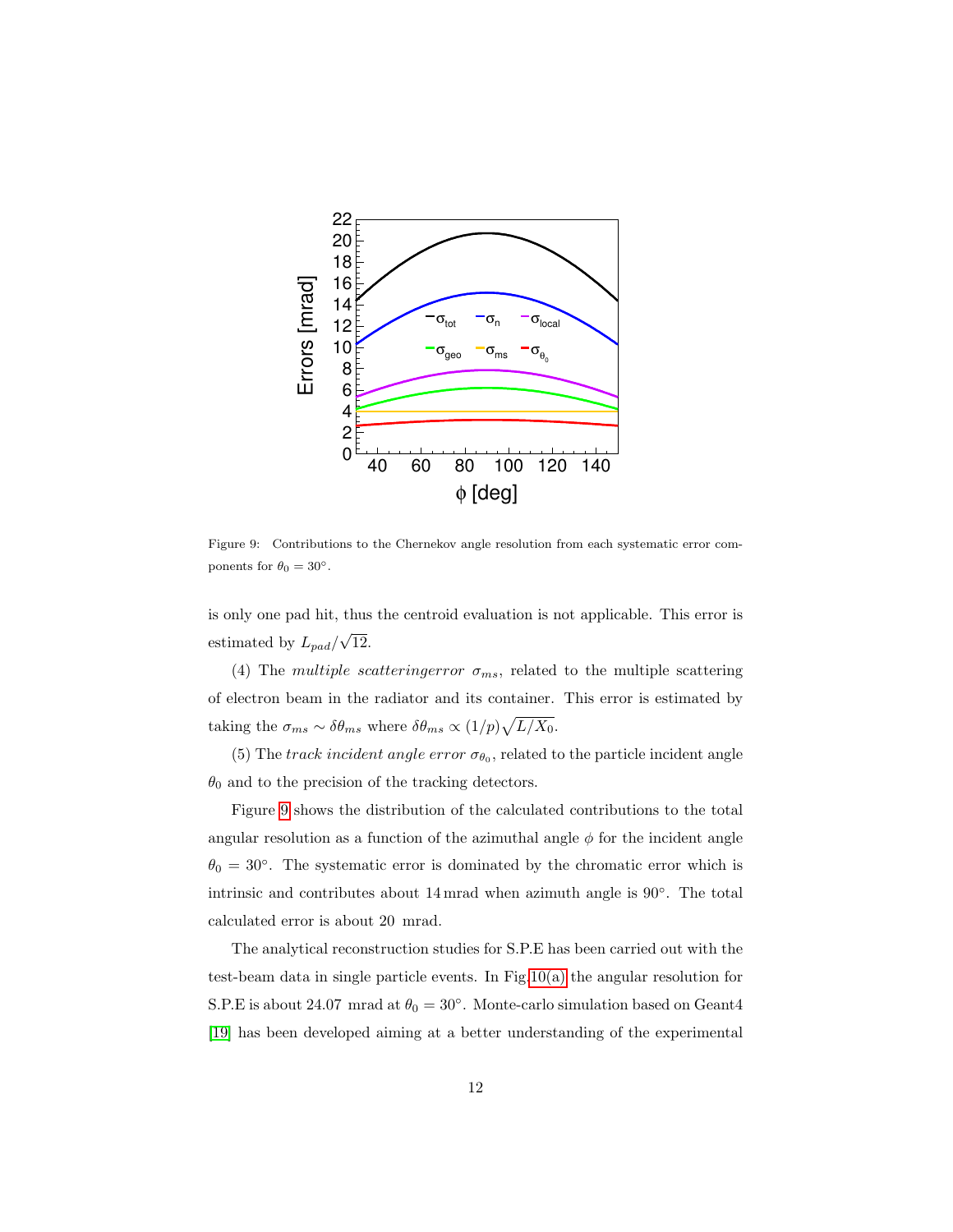data. Figure [10\(b\)](#page-12-1) shows the MC simulated angular resolution for the same configuration. The resolution is about 21.45 mrad and in consistent with the analytical calculation. The different between MC and test beam data is from the non-uniformity of the quantum efficiency, the THGEM and MicroMegas detection efficiency, and so on.

<span id="page-12-0"></span>

<span id="page-12-1"></span>Figure 10: S.P.E Cherenkov angle resolution of test beam data and MC simulation

The angular resolution has also been tested for tracks with different incident angle with respect to the normal direction. In Fig[.11](#page-13-0) shows the result for  $30^{\circ}$  to 45◦ with 5◦ step. The angular resolution becomes worse as the incident angle increases. Monte-carlo simulation shows a similar behavior. This can be seen from Eq. [1:](#page-9-1) when the incident angle  $\theta_0$  getting closer to the Chernekov radiation angle  $\theta_c$ , the spatial resolution will be dominate to determine the value a, thus the angular resolution is getting worse.

### 5. Conclusion

The STCF is a new generation electron-positron collider. An excellent PID system is vital espeically for the hadrons with momentum up to  $2 \,\mathrm{GeV/c}$ . The hybrid THGEM-MicroMegas detectors with approximately focused radiator design has been adopted as the baseline for the barrel PID detector.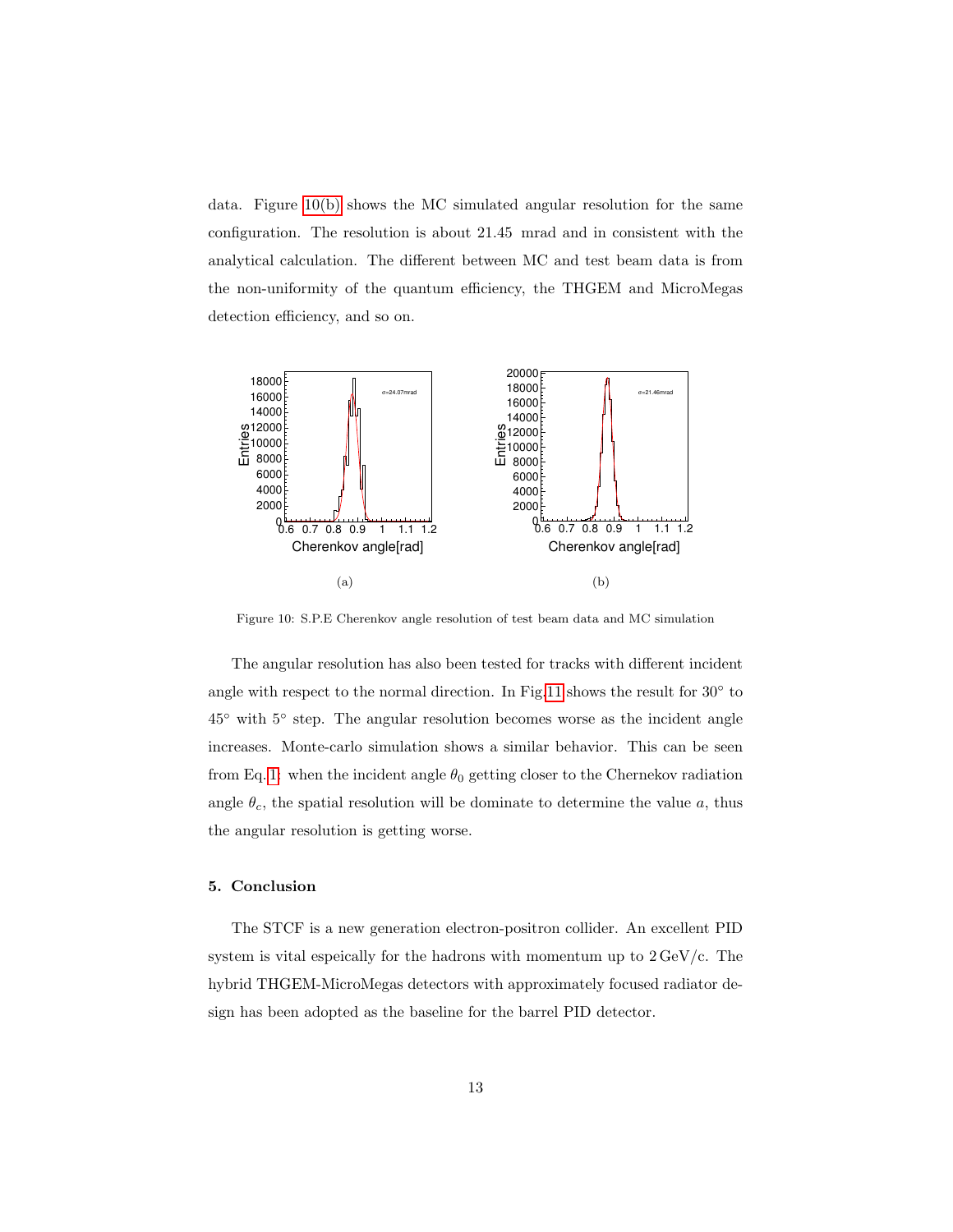

<span id="page-13-0"></span>Figure 11: angule resolution as a function of the track incidence

The prototype with the similar design as STCF PID detector has been built and tested with DESY electron beam. The homemade THGEM and Micromegas hybrid detector has been demonstrated to be capable for single photon detection, and presented high gains in the order of  $10<sup>5</sup>$ . Additionally the AGET frond-end chips has proven a good performance during the beam test. A new analytical reconstruction algorithm extended from ALICE HMPID  $\beta$  – method has been developed. The most relevant parameters for the reconstruction algorithm has been studied using both simulations and beam-test measurements. This algorithm is not valid for large incident angle and a new reconstruction algorithm based on maximum likelihood method is being developed for this purpose.

The optimization of the detector response and the engineering problems related to larger size prototype with liquid  $C_6F_{14}$  radiator are presently being investigated.

#### Acknowledgement

This work was supported by the National Natural Science Foundation of China (Grant Nos. U1732266, 12175241, 12027803), Key Research Program of Frontier Sciences of CAS (Grant No. QYZDB-SSW-SLH039), international partnership program of CAS(Grant No. 211134KYSB20200057). The authors thank Hefei Comprehensive National Science Center for their strong support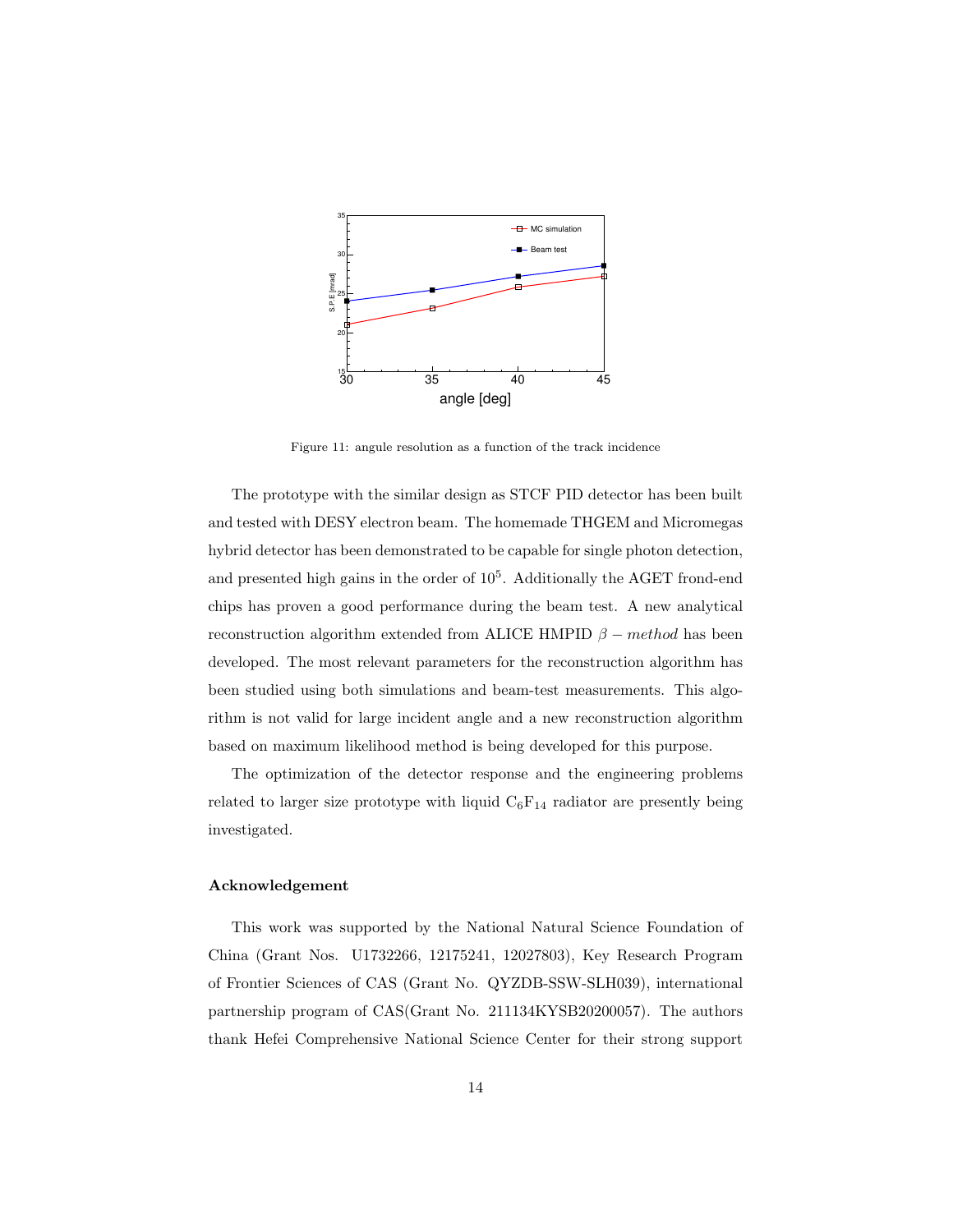and the Double First-Class university project foundation of USTC. The measurements leading to these results have been performed at the Test Beam Facility at DESY Hamburg (Germany), a member of the Helmholtz Association (HGF).

## References

# References

- <span id="page-14-0"></span>[1] M. Artuso, R. Ayad, K. Bukin, A. Efimov, C. Boulahouache, E. Dambasuren, S. Kopp, J. Li, G. Majumder, N. Menaa, et al., The cleo rich detector, Nuclear Instruments and Methods in Physics Research Section A: Accelerators, Spectrometers, Detectors and Associated Equipment 554 (1- 3) (2005) 147–194.
- <span id="page-14-1"></span>[2] P. A. Aarnio, P. Abreu, H. Abie, W. Adam, The delphi detector at lep, Nucl. Instrum. Methods Phys. Res., A 303 (CERN-PPE-90-128) (1990) 233–276.
- <span id="page-14-2"></span>[3] F. Piuz, W. Klempt, L. Leistam, J. De Groot, J. Schükraft, [ALICE high](https://cds.cern.ch/record/381431)[momentum particle identification: Technical Design Report,](https://cds.cern.ch/record/381431) Technical design report. ALICE, CERN, Geneva, 1998. URL <https://cds.cern.ch/record/381431>
- <span id="page-14-3"></span>[4] J. Agarwala, M. Alexeev, C. Azevedo, F. Bradamante, A. Bressan, M. Büchele, M. Chiosso, C. Chatterjee, A. Cicuttin, P. Ciliberti, et al., The mpgd-based photon detectors for the upgrade of compass rich-1 and beyond, Nuclear Instruments and Methods in Physics Research Section A: Accelerators, Spectrometers, Detectors and Associated Equipment 936 (2019) 416–419.
- <span id="page-14-4"></span>[5] M. Alexeev, R. Birsa, F. Bradamante, A. Bressan, M. Büchele, M. Chiosso, P. Ciliberti, S. Dalla Torre, S. Dasgupta, O. Denisov, et al., Status and progress of the novel photon detectors based on thgem and hybrid mpgd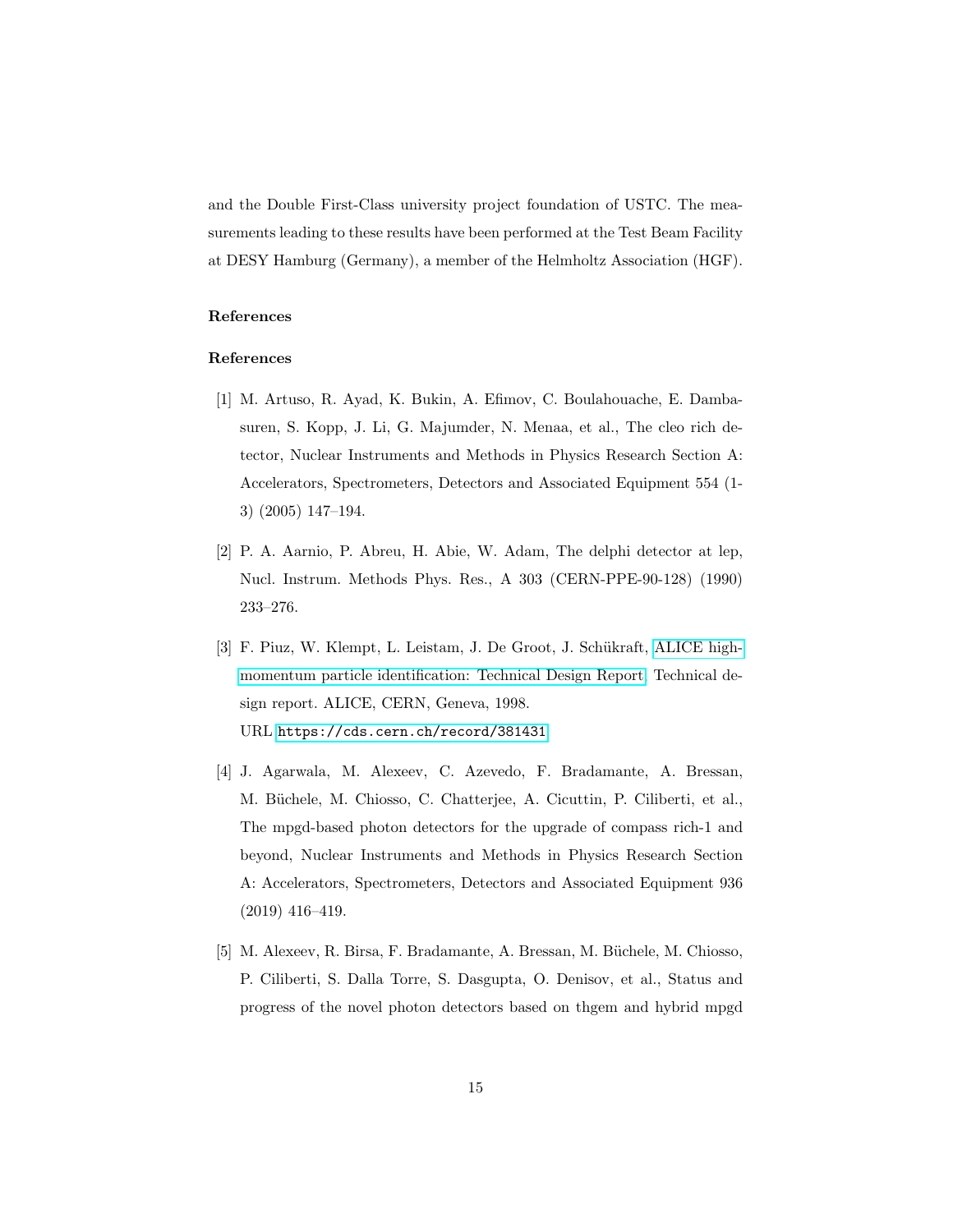architectures, Nuclear Instruments and Methods in Physics Research Section A: Accelerators, Spectrometers, Detectors and Associated Equipment 766 (2014) 133–137.

- <span id="page-15-0"></span>[6] R. Chechik, A. Breskin, C. Shalem, D. Mörmann, Thick gem-like hole multipliers: properties and possible applications, Nuclear Instruments and Methods in Physics Research Section A: Accelerators, Spectrometers, Detectors and Associated Equipment 535 (1-2) (2004) 303–308.
- <span id="page-15-1"></span>[7] Y. Giomataris, P. Rebourgeard, J. P. Robert, G. Charpak, Micromegas: a high-granularity position-sensitive gaseous detector for high particle-flux environments, Nuclear Instruments and Methods in Physics Research Section A: Accelerators, Spectrometers, Detectors and Associated Equipment 376 (1) (1996) 29–35.
- <span id="page-15-2"></span>[8] M. Alexeev, R. Birsa, F. Bradamante, A. Bressan, M. Büchele, M. Chiosso, P. Ciliberti, S. Dalla Torre, S. Dasgupta, O. Denisov, et al., Status of the development of large area photon detectors based on thgems and hybrid mpgd architectures for cherenkov imaging applications, Nuclear Instruments and Methods in Physics Research Section A: Accelerators, Spectrometers, Detectors and Associated Equipment 824 (2016) 139–142.
- <span id="page-15-3"></span>[9] Y.-L. Zhang, H.-R. Qi, B.-T. Hu, H.-Y. Wang, Q. Ou-Yang, Y.-B. Chen, J. Zhang, Z.-W. Wen, A hybrid structure gaseous detector for ion backflow suppression, Chinese Physics C 41 (5) (2017) 056003.
- <span id="page-15-4"></span>[10] M. Baruzzo, C. Chatterjee, P. Ciliberti, S. Dalla Torre, S. Dasgupta, B. Gobbo, M. Gregori, G. Hamar, S. Levorato, G. Menon, et al., Direct measurements of the properties of thick-gem reflective photocathodes, Nuclear Instruments and Methods in Physics Research Section A: Accelerators, Spectrometers, Detectors and Associated Equipment 972 (2020) 164099.
- <span id="page-15-5"></span>[11] H.-B. Liu, Y.-H. Zheng, Y.-G. Xie, J.-G. Lu, L. Zhou, B.-X. Yu, A.-W.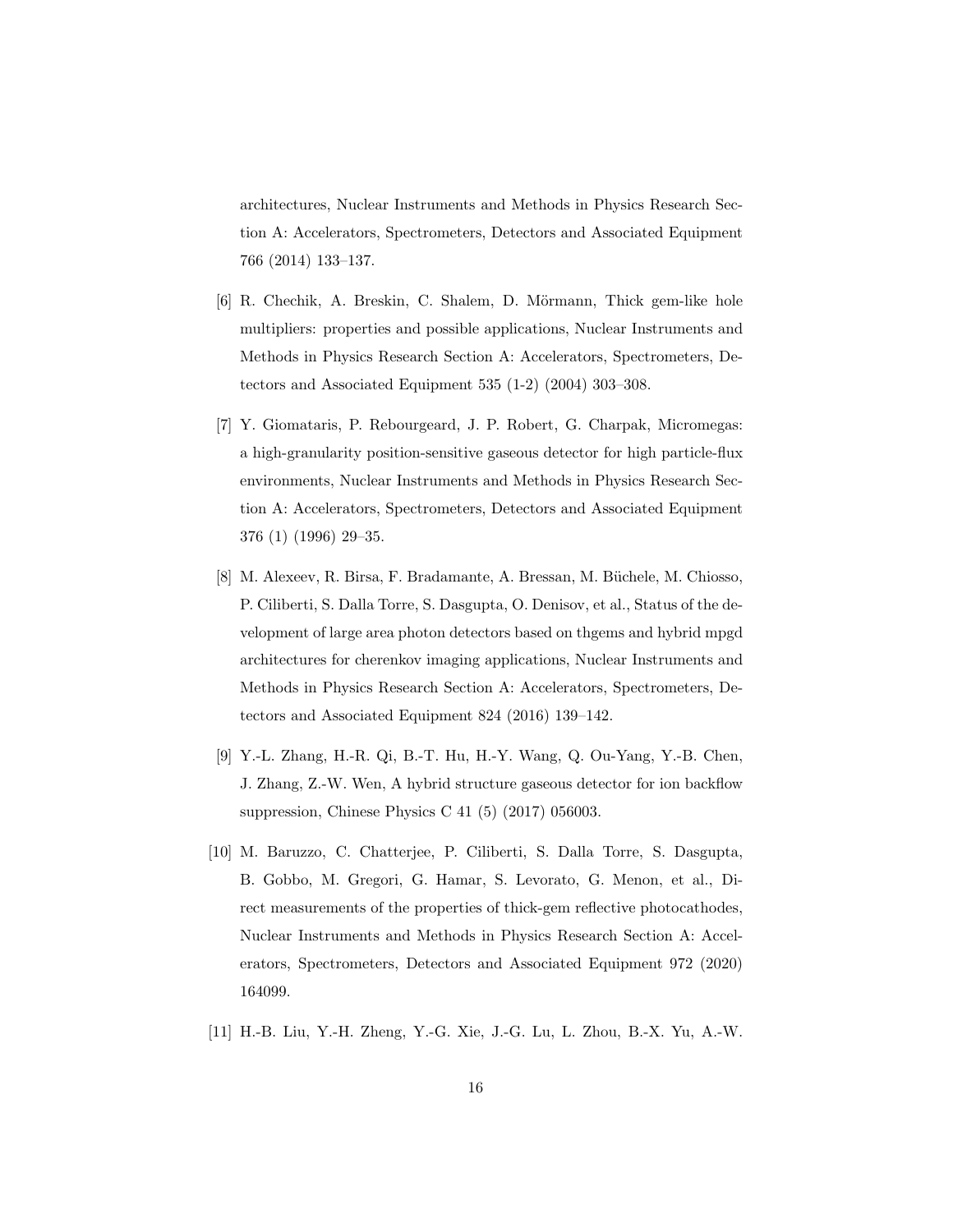Zhang, Z.-H. An, Y.-G. Xie, D. Zhang, et al., Study of the thgem detector with a reflective csi photocathode, Chinese Physics C 35 (4) (2011) 363.

- <span id="page-16-0"></span>[12] A.-W. Zhang, B.-X. Yu, Y.-G. Xie, H.-B. Liu, Z.-H. An, Z.-G. Wang, X. Cai, X.-L. Sun, F. Shi, J. Fang, et al., Experimental study of a thgem detector with mini-rims, Chinese Physics C 36 (2) (2012) 142.
- <span id="page-16-1"></span>[13] J. Feng, Z. Zhang, J. Liu, B. Qi, A. Wang, M. Shao, Y. Zhou, A thermal bonding method for manufacturing micromegas detectors, Nuclear Instruments and Methods in Physics Research Section A: Accelerators, Spectrometers, Detectors and Associated Equipment 989 (2021) 164958.
- <span id="page-16-2"></span>[14] J. Feng, Z. Zhang, J. Liu, M. Shao, Y. Zhou, A novel resistive anode using a germanium film for micromegas detectors, Nuclear Instruments and Methods in Physics Research Section A: Accelerators, Spectrometers, Detectors and Associated Equipment 1031 (2022) 166595.
- <span id="page-16-3"></span>[15] P. Baesso, D. Cussans, J. Goldstein, The aida-2020 tlu: a flexible trigger logic unit for test beam facilities, Journal of Instrumentation 14 (09) (2019) P09019.
- <span id="page-16-4"></span>[16] S. Anvar, P. Baron, B. Blank, J. Chavas, E. Delagnes, F. Druillole, P. Hellmuth, L. Nalpas, J. Pedroza, J. Pibernat, et al., Aget, the get front-end asic, for the readout of the time projection chambers used in nuclear physic experiments, in: 2011 IEEE Nuclear Science Symposium Conference Record, IEEE, 2011, pp. 745–749.
- <span id="page-16-5"></span>[17] C. Li, C. Feng, D. Zhu, S. Liu, Q. An, An optical fiber-based flexible readout system for micro-pattern gas detectors, Journal of Instrumentation 13 (04) (2018) P04013.
- <span id="page-16-6"></span>[18] E. Pollacco, G. Grinyer, F. Abu-Nimeh, T. Ahn, S. Anvar, A. Arokiaraj, Y. Ayyad, H. Baba, M. Babo, P. Baron, et al., Get: A generic electronics system for tpcs and nuclear physics instrumentation, Nuclear Instruments